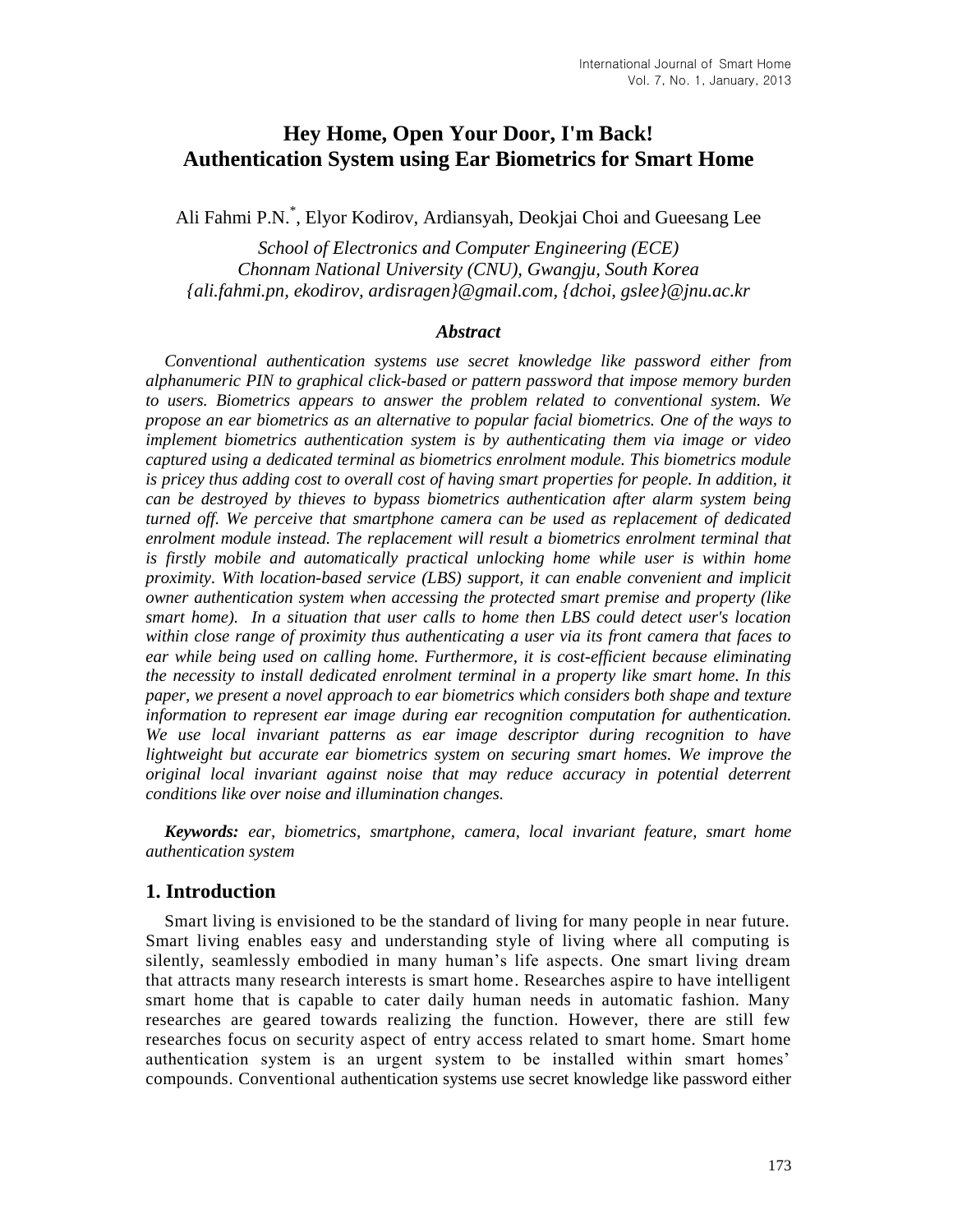from alphanumeric PIN to graphical click-based or pattern password [5, 6]. They are deemed inconvenience and difficult for users on remembering passwords and easy-to-crack passwords or secret words. Biometrics appears to answer the problem related to conventional system.

One of the ways to implement biometrics authentication system is by authenticating them via image or video captured using a dedicated terminal as biometrics enrollment module. This biometrics module is pricey and adding cost to overall cost of having smart home for people. In addition, it can be destroyed by thieves to bypass biometrics authentication after alarm system being turned off. We perceive that smartphone camera can be used as replacement of dedicated enrollment module instead. With location-based service (LBS) support, it can enable convenient and implicit owner authentication system when accessing entry point to the protected smart home. The replacement will result a biometrics enrollment terminal that is mobile and spatially intelligent. Furthermore, it is cost-efficient because eliminating the necessity to install dedicated enrollment terminal.

In this paper, we present our study on an approach to authenticate smart home users through their smartphone conveniently. Our proposed approach is very easy and simple thereby its simplicity allows very fast feature extraction. We foresee that this experiment is applicable individually on smartphone. However, we use authentication machine here because we need a machine as decision making machine to open the electronics machine once user is successfully authenticated.

The remaining parts of this paper are organized as follows. Section 2 describes related work on smart home authentication system that many of researches focusing on securing smart environment in smart home networks rather than physical entry access that usually considered saturated with conventional biometric system. Section 3 will discuss our intelligent authentication system for smart home using smartphone integrating two services of LBS and ear recognition for automatic fashion system complimentary to usual facial biometrics making use of smartphone camera. Section 4 presents our experimental result recognizing user with our method. Eventually, Section 5 summarizes our research's result and discussing potential future improvement as well as future direction.

## **2. Related Work on Smart Home Authentication**

To the best of our knowledge, there are only narrow scopes of researches focusing on security in smart home researches. Majority of the current security research scope focuses on security pertaining to inner smart homes' network. Researches in [1, 2, and 3] paid attention to digital home networks authentication among home appliances or various mobile devices as a sensor network within a smart home. Meanwhile, our aim is towards smart homes' owner authentication to gain physical entry access to a smart home generally similar to researchers in [4]. We both focus on using biometrics to authenticate user enabling only real smart home owner entry access. In their research, they propose variant-based remote authentication scheme using rotor machine concept where the finger biometric template could be protected from template steal and forgery. However, in terms of method, we are different to them as we choose ear biometrics as the basis of authentication system instead of fingerprint. Also, we integrate locationbased service (LBS) to provide automatic fashion of necessity to authentication process.

Researches on using ear as a biometrics have been interesting at least 100 years. Already at 1906, Imhofer discovered that in the set of 500 ears only 4 characteristics was need to state the ears unique [15]. Alfred Iannarelli's work is considered the most essential work among ear identification and he gathered up over 10.000 ears and found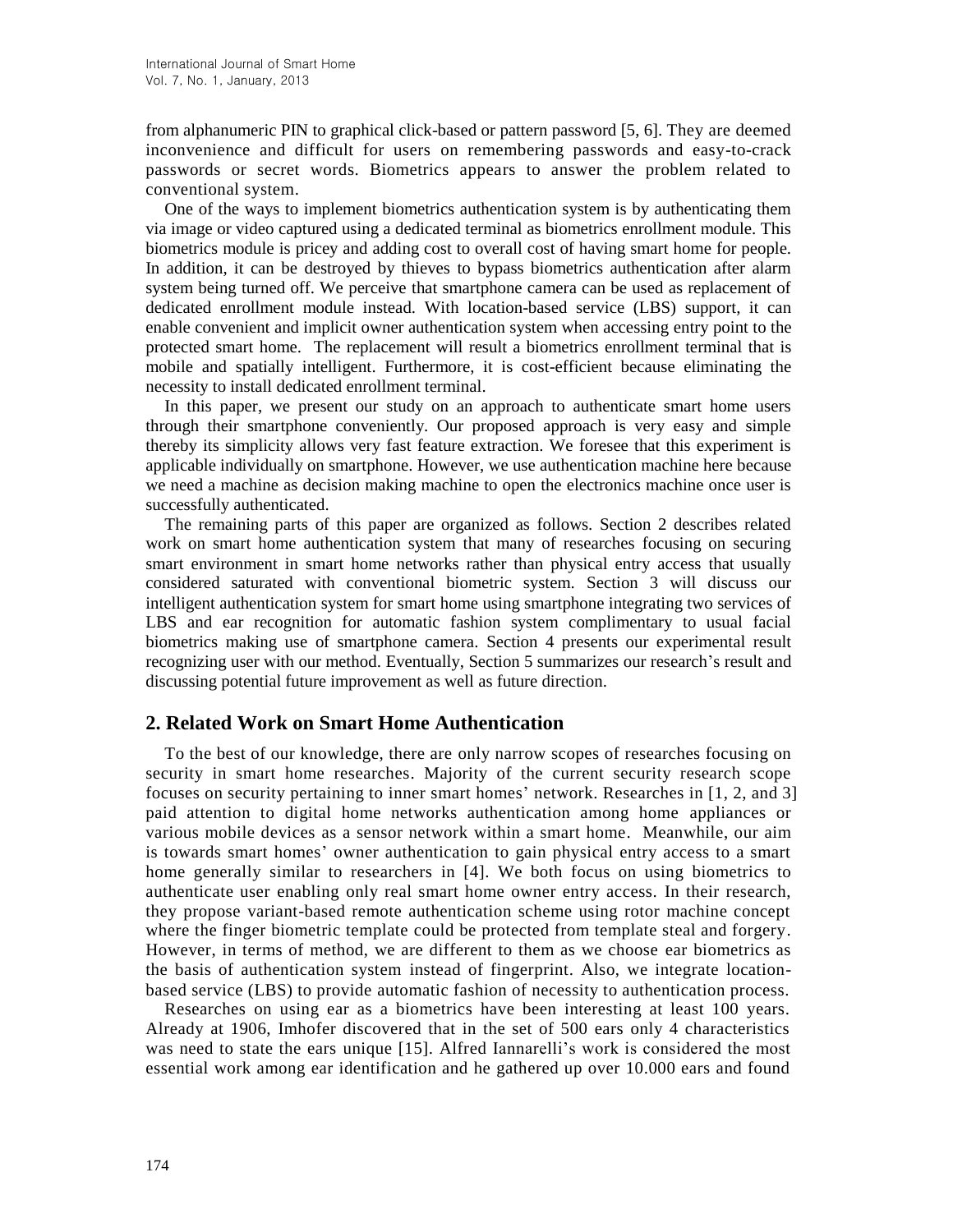that they all were different [16] at 1989. In [17] and [18], they have used Principal Component Analysis (PCA) and Facial Recognition Technology (FERET) evaluation protocol for their research about the ears. In [19] researchers presented multiple identification method, which combines the results from several neural classifiers using feature outer ear points, information obtained from ear shape and wrinkles, and macro features extracted by compression network. Research in [20] describes a 3D ear reconstruction technique using multiple views. This method uses the fundamental matrix and motion estimation techniques to drive the 3D shape of the ear. In [21], the paper presents a 3D ear recognition method using local surface shape descriptor. Twenty range images from 100 individuals (2 images each) are used in the experiments and a 100% recognition rate is reported. In [22], the paper uses a two-step Iterative Closest Point (ICP) algorithm on a dataset of 30 subjects with 3D ear images. According to their report, this method shows two incorrect matches out of 30 persons. In [23], they presented an investigation of ear biometrics on a database containing 300 subjects. They experimented with several different approaches "Eigen-Ear" with 2D intensity images, PCA on 3D range images, Hausdorff matching of edge images from range images, and ICP matching of the 3D data. Experimental results for the different approaches included 63.8% rank-one recognition for the Eigen Ear, 55.3% for the 3D range image PCA, 67.5% for the Hausdorff matching, and 98.7% for the ICP matching. In brief, most of the cases better recognition performance could be achieved under limited conditions such as disregarding rotational variance, various illumination condition, and irrelevant noise that may affect actual recognition process.

# **3. Intelligent Authentication System for Smart Home using Smartphone**

In our research, conventionally we perceive a typical biometrics authentication system is normally equipped with dedicated biometrics extraction terminal attached to a smart home for enrollment and submission of biometrics factor. We portray this idea as in Figure 1. We choose to have home server connected to smartphone as pictured in



**Figure 1. Smartphone-based Authentication System for Smart Home with LBS**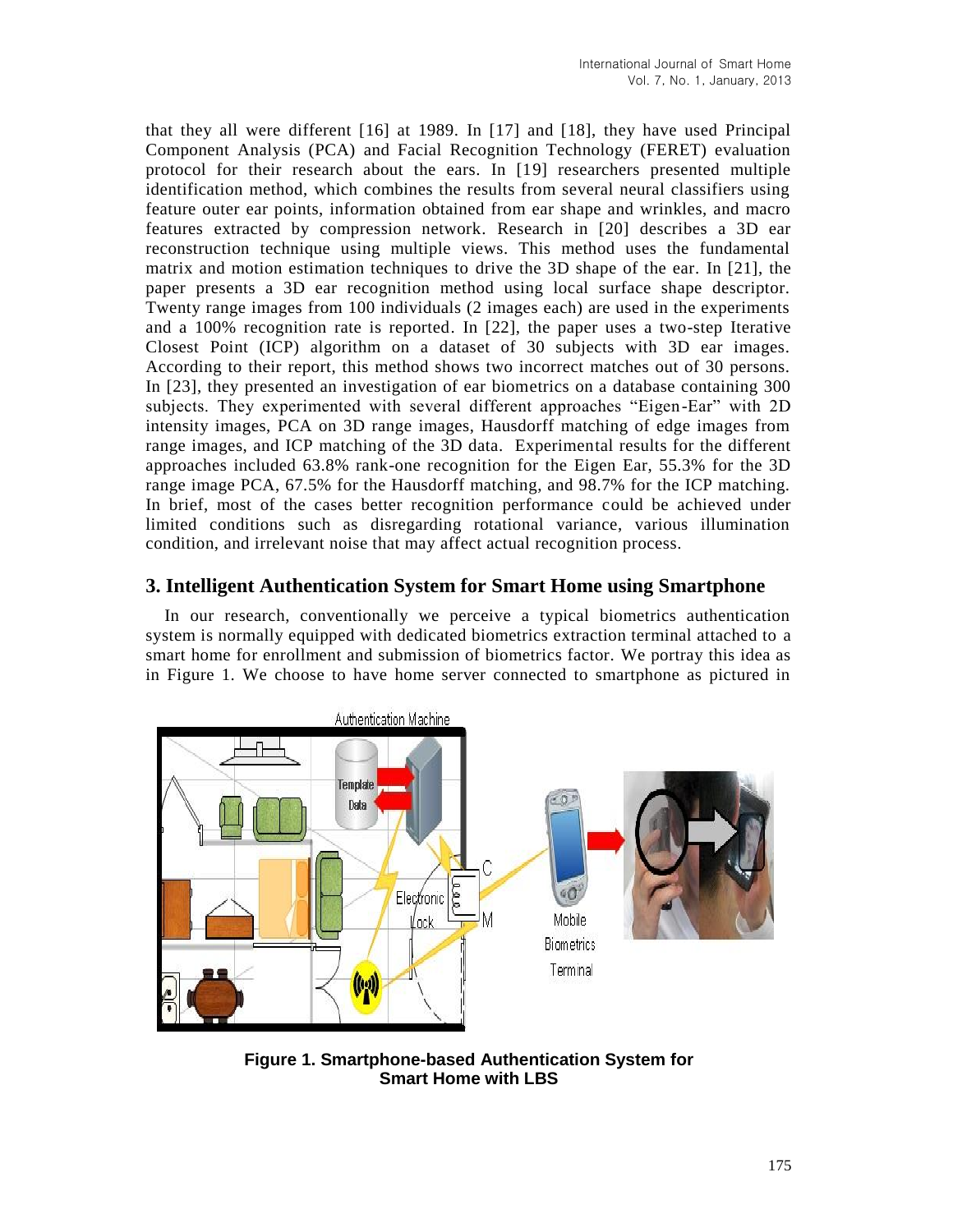Figure 1 to authenticate users once users are within smart home proximity. LBS will play role on automatic detection of users thus enabling automatic unlocked door when owner is closer to home eliminating any owner's explicit effort to open door. This system reduces cost by eliminating the necessity of dedicated biometrics extraction terminal. Besides, it enables mobility and automatic authentication contextually according to user location.

We propose an ear biometrics as an alternative to popular facial biometrics. Ear biometrics is one of the passive biometrics. There are several reasons why we choose ear by comparing with other biometrics such as face, iris, and retina. First of all, ear does not change during human life as ascertained by The Prague doctor Imhofer [15], whereas face changes more significantly with age than any other part of human body. Cosmetics, facial hair and hair styling, emotions express different states of mind like sadness, happiness, fear or surprise. As well as this, color distribution is more uniform in ear than in human face, iris, retina, that is, while working with grayscale we do not lose much information. Besides, ear is smaller than face, which means that it is possible to work faster and more efficiently with the images with the lower resolution. In addition, it is important to note that ear images cannot be disturbed by glasses, beard or make-up. However, occlusion by either hair or earrings is possible. Nevertheless, we can get rid of these negative points for typical applications.

When dealing with ear as biometrics, we use 2D texture analysis and classification. In the beginning of 2D texture analysis most researches deal with statistical texture analysis over images. The results were pretty good but they have common weakness that is not persistent to rotational noise as the image must be similar in term of orientation. From this weakness, researchers have begun their researches to discover 2D texture analysis that is persistent from rotational noise (rotation invariant).

The original Local Binary Pattern (LBP) operator was introduced in [9]. This operator works with the eight neighbors of a pixel, using the value of this center pixel as threshold. If a neighbor pixel has a higher gray value than the center pixel (or the same gray value) than a one is assigned to that pixel, else it gets zero. The LBP code for the center pixel is then produced by concatenating the eight ones or zeros to binary code as shown in Figure 2. Later the LBP operator was extended to use neighborhoods of different sizes.

In our research, we perceive that rotational persistent is very important for convenient nature of use to user, hence we extract 2D texture of ear feature namely Local Binary Pattern (LBP) that is rotation invariant. Later on, an improved LBP called monogenic local binary



**Figure 2. An Ear Image (a) and its Monogenic Representation LBP (M-LBP) in Terms of (b) Magnitude Component, (c) Orientation Component, and (d) Phase Component**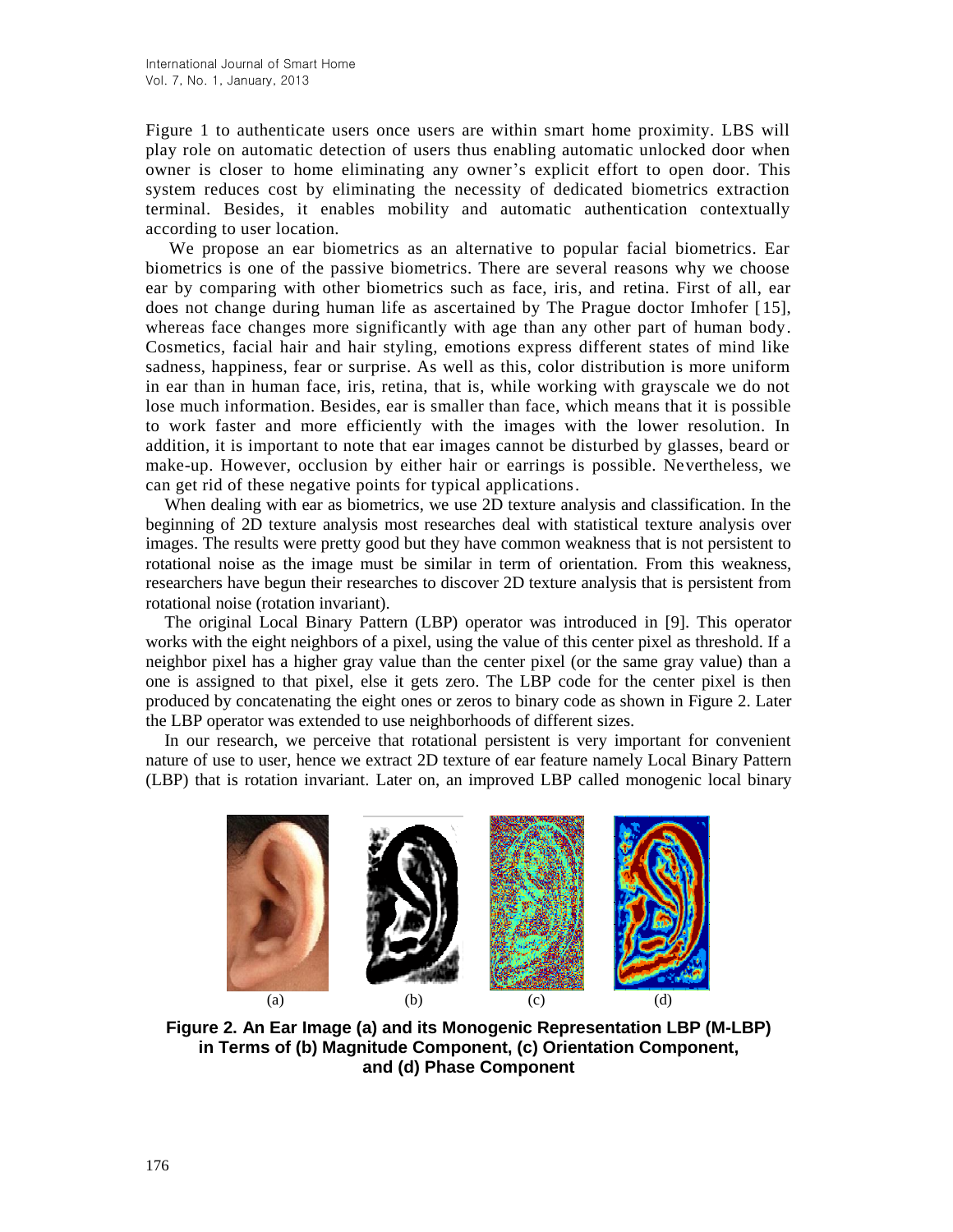pattern (M-LBP) is derived by using monogenic signal analysis [7]. Monogenic signal is a two-dimensional (2D) generalization of the one-dimensional analytic signal measuring multiresolution magnitude, orientation and phase of a 2D signal. The monogenic signal analysis [7] translates images so that through which the qualitative measure of local structure like in terms of the local phase, the local orientation and the local magnitude are obtained. The representations of one ear image can be seen as in Figure 2. The 2D signals representation is done via the Riesz transform [8]. From the 2D representation, we propose to use the histogram of M-LBP (HMLBP) to authenticate smart home owners accordingly.

In the monogenic representation of a face image, the magnitude A is a measurement of local structure energy, and we can use the conventional LBP operator [9] to encode the variation of local energy. The LBP operator can encode a local  $3\times3$  patch into an 8-bits binary code. The uniform LBP operator was later proposed [10], which contains at most two bitwise transitions from 0 to 1 or vice versa when the binary string is considered circular. The uniform LBP uses 6- bits to describe the local structure information without degrading much the performance of LBP. In our method, we use the uniform LBP to extract the local texture information in the monogenic magnitude component, and hence each pixel Z in the magnitude code map, denoted by  $B<sub>m</sub>$ , at each scale will be 6-bits.



**Figure 3. LBS Quadrant Bit Coding of Monogenic Orientation** 

Apart from the magnitude, the monogenic orientation  $\theta$  indicates the dominant direction of local image variation, which is an important feature of image recognition. Here, we code the monogenic orientation information into a quadrant bit, which is illustrated in Figure 3. A pixel Z in the orientation map at each scale is encoded into two bits  $B_{\theta}^{\chi}(\mathbf{Z})$  and  $B_{\theta}^{\chi}(\mathbf{Z})$  by rules of

$$
B_{\theta}^{d}(Z) =\begin{cases} 0, & if h_{d}(Z) > 0 \\ 1, & if h_{d}(Z) \le 0 \end{cases}, \qquad d \in \{x, y\} \tag{1}
$$

 $h_x$  and  $h_y$  are respectively the horizontal and vertical Riesz transform parts of monogenic signal representation. Finally the proposed M-LBP is combination of binary codes of orientation and uniform LBP of magnitudes is M-LBP  $\{B_{\theta}^{\chi}(Z), B_{\theta}^{\gamma}(Z), B_{m}(Z)\}$ .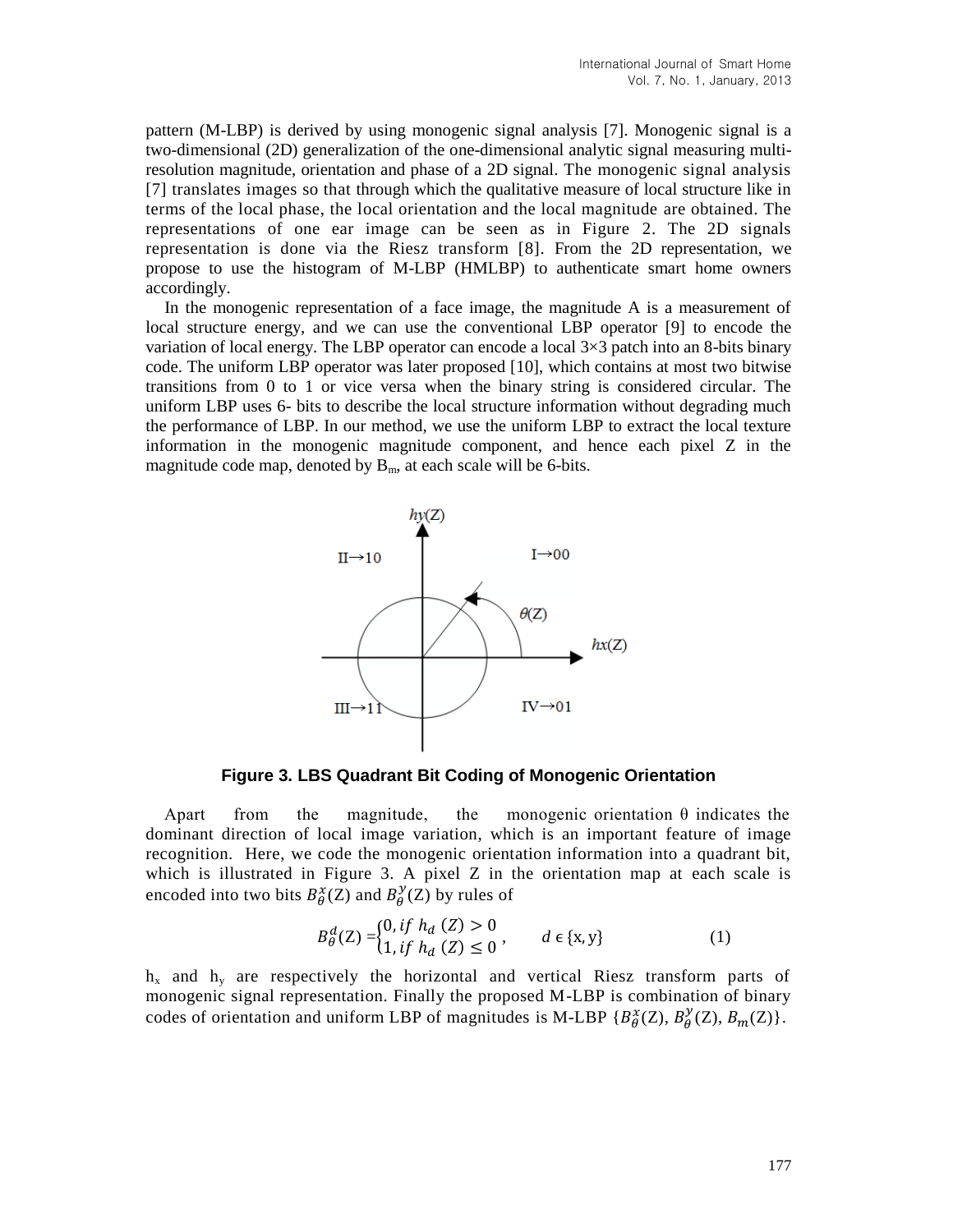# **4. Simulation and Experimental Result**

#### **4.1. Experimental Framework Setup (Histogram of M-LBP)**

The experiment is conducted on 20 subjects upon obtaining respondents' ethical agreement and concern approval of the ear images being captured and anonymously annotated with total 80 images from 20 subjects. These images are taken slightly different illumination conditions and viewing conditions with reference to mobile user. The original images, with a resolution of  $1600x1200$ , are cropped to gray scale images with a resolution of  $100x165$ . In this experiment, three images of a subject are taken as the training set while the remaining one serves as the testing set. The statistical local feature invariant can be represented by using histogram of M-LBP.

The representation is robust towards illumination changes and noises. Illustration of this is shown in Figure 4. First, image is divided into small regions from which LBPs are extracted initially representing the ear image. Second, we get Monogenic LBP by applying monogenic analysis function. After getting Monogenic LBP, we normalized all histogram to then we combine all HMLBP from each region in concatenation fashion so that we get one input feature HMLBP that will be our model for ear image ready to be fed into our classifier formally as

$$
HMLBP = \Sigma H_{MBLP}(r), r = 1, ..., L
$$
 (2)

Where L is the number of regions at its scale, S is the total scale of monogenic signal representation and is  $H_{MBLP}(r)$  the histogram of  $r<sup>th</sup>$  region.



**Figure 4. Framework of Ear Biometrics Authentication System using HMLBP**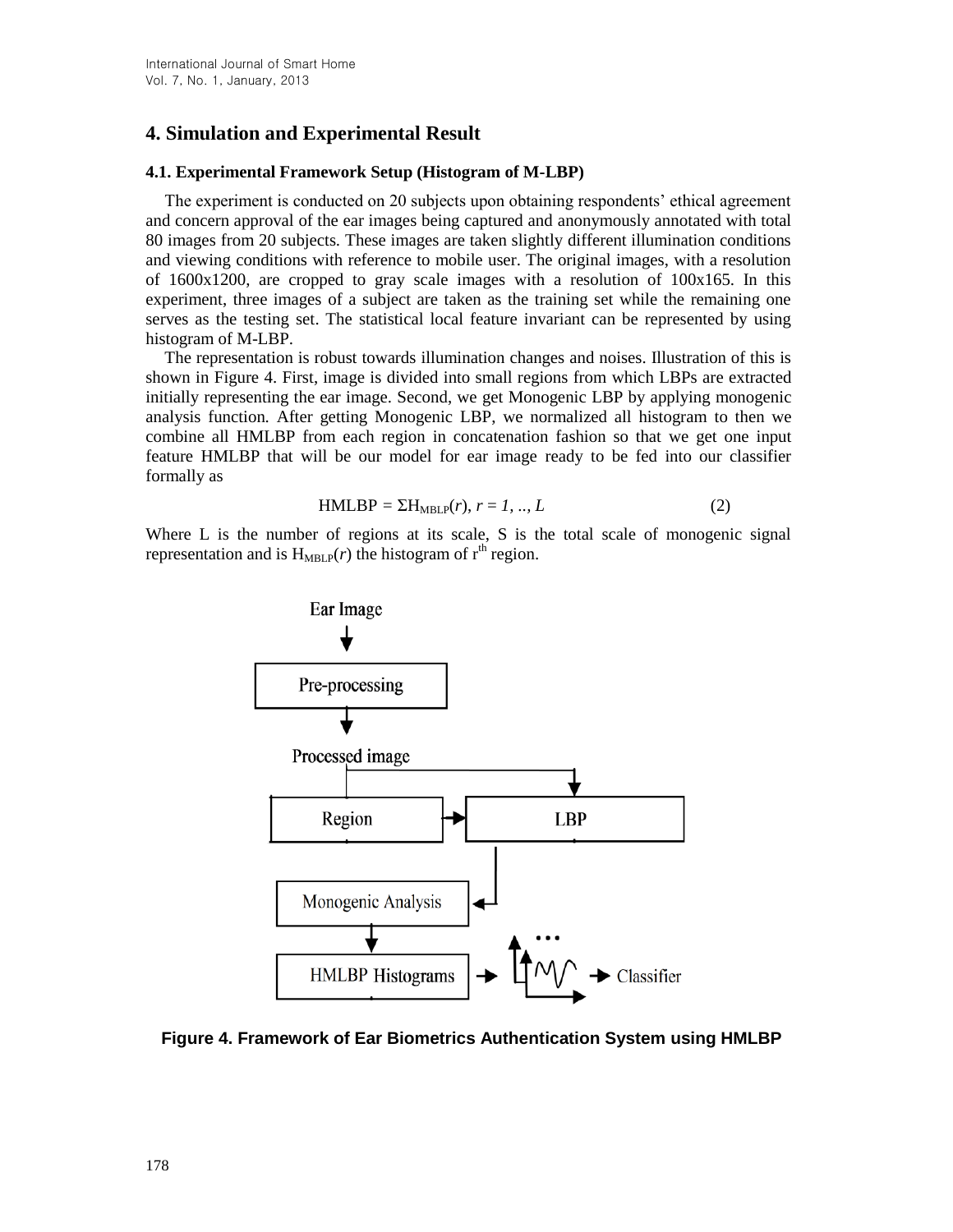### **4.2. Experimental Result**

Upon completing all experiments, the recognition rates (in %) are listed Table 1. In these experiments, in every methods' trial, the template set consists of three random images from each subject and the remaining images serve as the testing set. The original images, as shown



**Figure 5. Sample of Ear Images from Respondent in our Experiment**

some samples of them in Figure 5, with a resolution of  $1600x1200$ , are cropped to gray scale images with a resolution of 100x165. In this experiment, three images of a subject are taken as the training set while the remaining one serves as the testing set. We compared one individual testing set with one template set from 20 persons with 3 template images each. Then, one test image is compared against all 60 template images using a classifier. The result per trial is the closest matching image in template. Using nearest-neighbour classifier, we obtain 92.5% accuracy.

| Methods                                   | Accuracy $(\% )$ |
|-------------------------------------------|------------------|
| Principal Component Analysis (PCA) [11]   | 78.6             |
| Independent Component Analysis (ICA) [12] | 83.6             |
| Fischer Discriminant Analysis (FDA) [11]  | 85.7             |
| Geometric approach [13]                   | 87               |
| Rotation invariant descriptor [14]        | 88               |
| Our approach                              | 92.5             |

**Table 1. Our Experiments' Result Compared to Other Researches**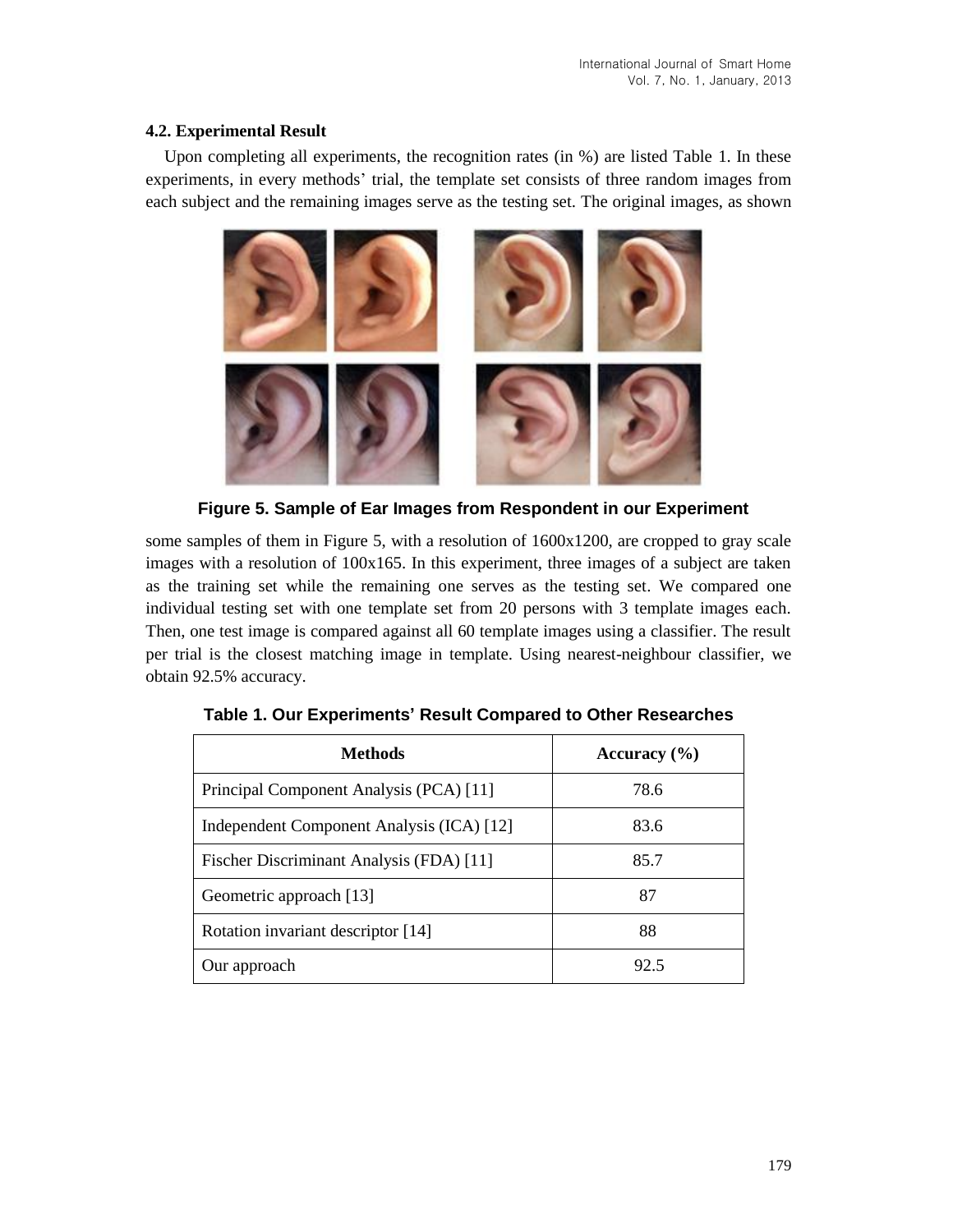## **5. Conclusion and Future Works**

We present our study about a novel intelligent system for smart home envisioning seamless integration of ubiquitous device like smartphone. In ear biometrics details, we take the ear recognition idea, which is ear images can be seen as a composition of micro-patterns that can be well described by MLBP, into account.

We present an approach to improve ear recognition towards noise and illumination variant for ear recognition with respect to smartphone as mobile biometric terminal devices. We believe this idea will result on efficient and convenient authentication system when deployed in smart home. With location-based system, this idea will be interesting in such a case that when smartphone detecting that an owner is closing nearby to her home, smartphone can automatically offer authentication service so that the smart home is unlocked automatically once owner is authenticated and close to home.

### **Acknowledgements**

This research was supported by Basic Science Research program through the National Research Fund of Korea (NRF) funded by the Ministry of Education, Science, and Technology (MEST), Korea (2012-035454) and by the Ministry of Knowledge Economy (MKE), Korea, under Information Technology Research Center (ITRC) support program supervised by National IT Industry Promotion Agency (NIPA) (NIPA-2012-H0301-12-3005).

### **References**

- [1] B. Vaidya, J. H. Park, S. S. Yeo and J. J. P. C. Rodrigues, "Robust one-time password authentication scheme using smart card for home network environment", J Comp. Comm., vol. 34, no. 3, **(2011)**.
- [2] S. Reyhani and M. Mahdavi, "User Authentication Using Neural Network in Smart Home Networks", International Journal of Smart Home, vol. 1, no. 2, **(2007)** July, pp. 147-154.
- [3] K. Han, T. Shon and K. Kim, "Efficient mobile sensor authentication in smart home and WPAN", IEEE Trans. on Consum. Electron., vol. 56, no. 2, **(2010)**.
- [4] P. Wang and C. -C. Ku, "A Variant-based Biometric Authentication Scheme Based on Rotor Machine for Home Security", J. of Med. & Bio. Eng., vol. 29, no. 5, **(2009)**.
- [5] S. Chiason, R. Biddle and P. C. Van Oorschot, "A Second Look at the Usability of Click-based Graphical Passwords", Proceedings of 3rd Symposium on Usable Privacy and Security (SOUPS'07) **(2007)** July 18-20, Pittsburgh, USA.
- [6] Enhancing Security with Device Management Policies, http://developer.android.com/training/enterprise/ device-management-policy.html, **(2012)**.
- [7] M. Felsberg and G. Sommer, "The monogenic signal", IEEE Trans. on Sig. Proc., vol. 49, no. 12, **(2001)**.
- [8] E. M. Stein and G. Weiss, "Introduction to Fourier Analysis on Euclidean Spaces", Priceton, NJ: Princeton Univ. Press, **(1971)**.
- [9] T. Ojala, M. Pietikäinen and D. Harwood, "A comparative study of texture measures with classification based on feature distributions", Pattern Recog., vol. 29, no. 1, **(1996)**.
- [10] T. Ojala, M. Pietikäinen and T. Mäenpää, "Multiresoluti- on gray-scale and rotation invariant texture classification with local binary patterns", IEEE Trans. on Pattern Analysis and Mach. Int., vol. 24, no. 7, **(2002)**.
- [11] H. Zang, Z. Mu and C. Zhang, "Ear recognition method based on independent component analysis and BP neural network", J. of U of Sci. and Tech. Beijing, vol. 28, no. 6, **(2006)**.
- [12] T. Ahonen, A. Hadid and M. Pietikinen, "Face recognition with local binary patterns", Proceedings of IEEE Conference of European Conference on Computer Vision, Prague, Czech **(2004)** May 11-14.
- [13] D. Shailaja and P. Gupta, "A simple geometric approach for ear recognition", Proceedings of 9th International Conference on Information Technolgy (ICIT'06), Bhubaneswar India, **(2006)** December 18-21.
- [14] A. Fabate, M. Nappi, D. Riccio and S. Ricciardi, "Ear recognition by means of a rotation invariant descriptor", Proceedings of 18th International conference on Pattern Recognition vol. 4, Hong Kong **(2006)** August 20-24.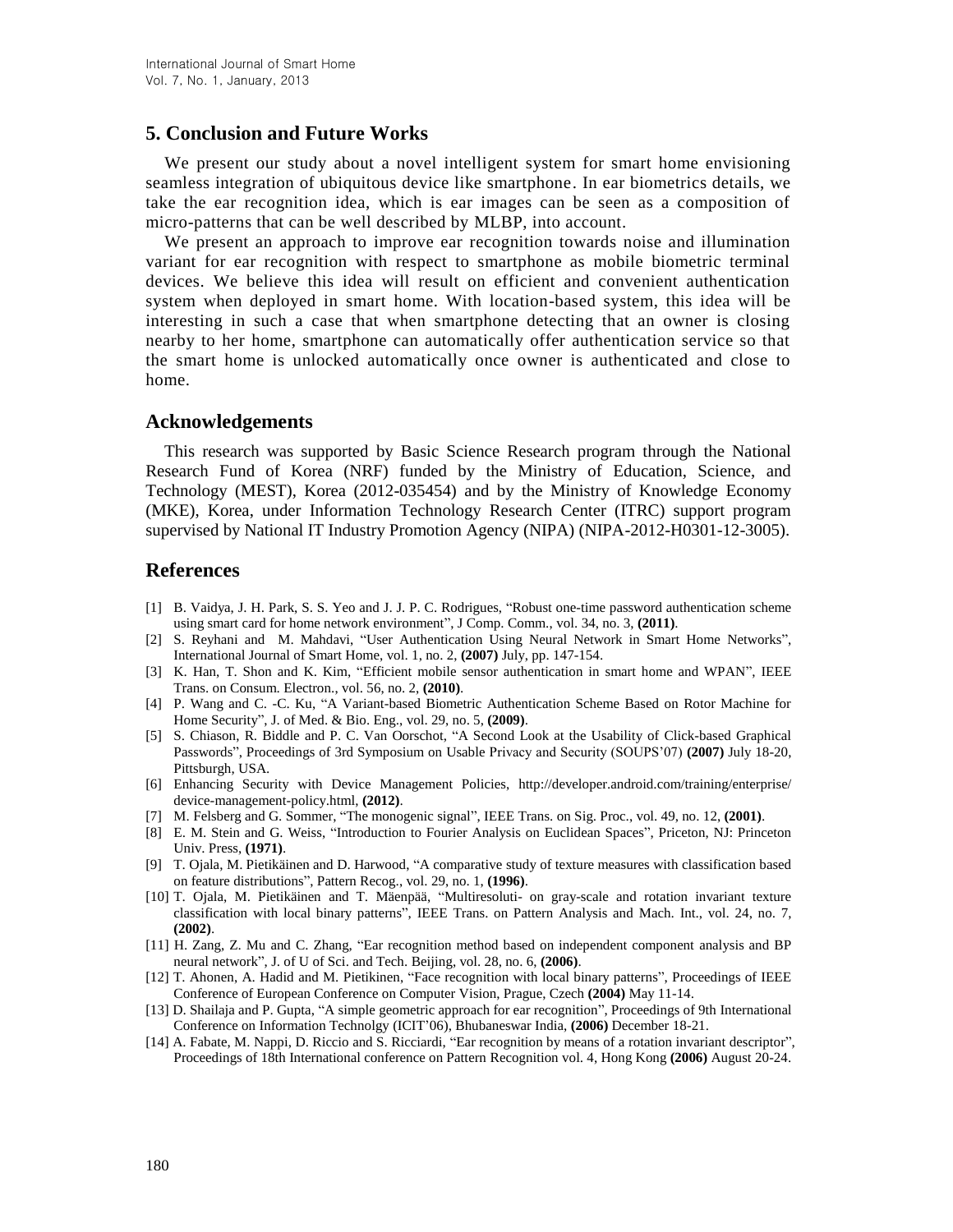- [15] M. Burge and W. Burger, "Ear Biometrics", in A. Jain R. Bolle and S. Pankanti, Editors, Biometics: Personal Identfication in a Networked Society, Kluwer Academic, The Netherlands, **(1998)**.
- [16] M. A. Carrera-Perpinan, Abstract from MSc thesis Compression neural networks for feature extraction: Application to human recognition from ear images, Technical University of Madrid **(1995)**.
- [17] B. Victor, K. Bowyer and S. Sarkar, "An evaluation of face and ear biometrics", Proceedings of International Conference on Pattern Recognition (ICPR'02), Quebec, Canada **(2002)** August 11-15.
- [18] K. Chang, K. W. Bowyer, S. Sarkar and B. Victor, "Comparison and combination of ear and face images", IEEE Transactions on Pattern Analysis and Machine Intelligence, vol. 25, no. 9, **(2003)**.
- [19] B. Moreno, A. Sanchez and J. F. Velez, "On the use of outer ear images for personal identification in security applications", Proceedings of International Carnahan Conference on Security Technology, Madrid, Spain **(1999)** October 5-7.
- [20] H. Liu, J. Yan and D. J. Zhang, "3D ear reconstruction attempts: Using multi-view", Lecture Notes in Control and Information Sciences, vol. 345, **(2006)**.
- [21] B. Bhanu and H. Chen, "Human ear recognition in 3D", Workshop on Multimodal User Authentication, Santa Barbara, CA, USA, **(2003)** December 11-12.
- [22] H. Chen and B. Bhau, "Contour matching for 3D ear recognition", Proceeding 7th Workshop on Application of Computer Vision, Breckenridge, USA **(2005)** January 5-7.
- [23] P. Yan and K. W. Bowyer, "Biometric recognition using 3D ear shape", IEEE Transactions on Pattern Analysis and Machine Intelligence, vol. 29, no. 8, **(2007)**.

# **Authors**



#### **Ali Fahmi Perwira Negara**

Ali Fahmi Perwira Negara received his Bachelor in IT from Multimedia University, Malaysia in 2010. He is currently a Master Degree student in School of Electronics and Computer Engineering, Chonnam National University, South Korea. His main research interests are computer & system security and ubiquitous & mobile computing.



#### **Elyor Kodirov**

Elyor Kodirov received his Bachelor in IT from Tashkent University of Information Technologies, Uzbekistan in 2011. He is currently Master Degree student in School of Electronics and Computer Engineering, Chonnam National University, South Korea. His main research interests are pattern recognition and image & video processing.



#### **Ardiansyah**

Ardiansyah received his Bachelor in Engineering from University of Indonesia 2010. In addition, He is a registered Cisco Professional (CCNP). He is currently a Master Degree student in School of Electronics and Computer Engineering, Chonnam National University, South Korea. His main research interests are computer network and ubiquitous & mobile computing.